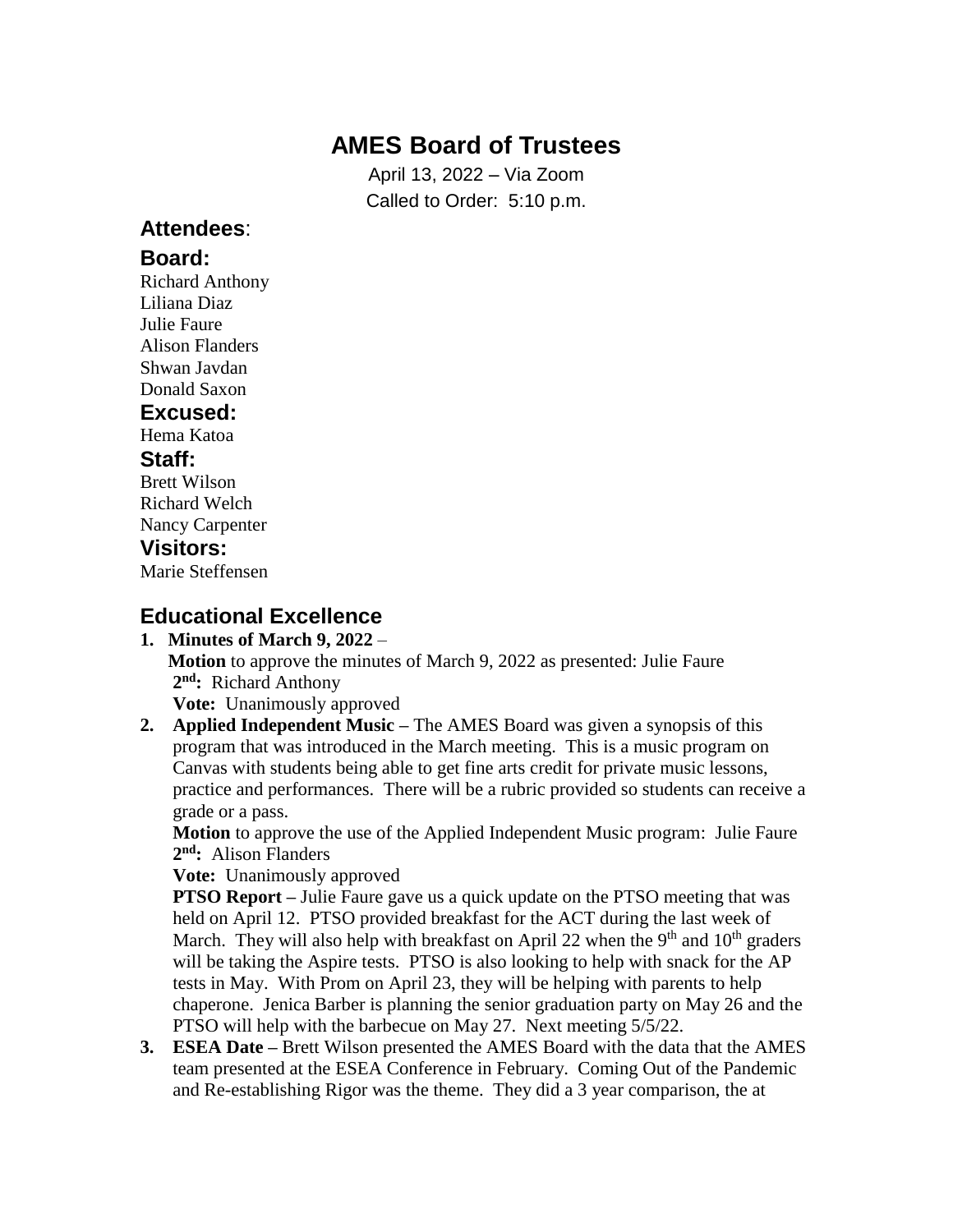risk student gap increased. AP, ACT & U of U class achievement did not change.

**4. AMES Bylaws and SCSB Charter Agreement –** AMES has updated our By-laws over the years to reflect changes, but we have not updated our charter. Marie Steffensen from the Utah State Charter School Board presented the AMES Board with 2 options to update the Charter.

**Option 1:** AMES could amend out original Charter application. This would entail going through the original piece by piece, make changes where needed and clean up every item. We would then present the application to the Authorizing Committee for review they will then pass it on to the SCSB for approval. This can be a long process with difficulty keeping track of changes.

**Option 2:** This Option is called "Exhibit A". This option will simplify the process for schools to stay in compliance with their charter. It will be passed with consent without a presentation to the SCSB. The original charter can be used as a historical document but Exhibit A will be the legal document. The school and SCSB will work together on Exhibit A.

 Some of the information needed for Exhibit A is the name of the school, location, the year the school opened, the grades served and the maximum enrollment. Enrollment preferences, structure of governing board (number of members, appointment process, board terms) and meeting frequency. Other items include administrative rule waivers, school specific standards, state accountability, student engagement and financial & governance measures.

 Marie said she would be happy to start the draft with Brett's help. The process timeline will be up to the school, it can be done in 2 months or take longer if needed. It will be a collaborative effort. Brett Wilson will help Marie with the key elements Of Exhibit A.

- **5. U of U Chemistry Teacher –** AMES has a University of Utah Chemistry teacher pending his contract agreement with the U. The Chemistry lab that goes along with the class will be held at 5:15 on Wednesdays on the U campus. This class will meet state requirements. Alison Flanders will work with us to let us know when everything is ready to go.
- **6. AMES Staff Openings –** AMES will have a Math teacher opening for the 2022-23 school year, our Math I teacher is relocating to Wisconsin. We also have a Physics/ Astronomy opening and we are creating a Robotics/Engineering teaching position. This position will help with the Robotics team and eventually take over when Doug Hendricks retires. We are getting applications from teachers that are working on licensure through the APPEL program through Granite School District, we are checking to see how we can work with the program to finish licensure.

### **Fiscal**

**1. March Fiscals -** Richard Welch discussed the balance sheet with the AMES Board, He pointed out that we had several large bills that came due, one for the Winter Semester from the U and also 3 months worth of bills from Granite. **Motion** to approve the March Fiscal report as presented: Richard Anthony **2 nd:** Donald Saxon

**Vote:** Unanimously approved